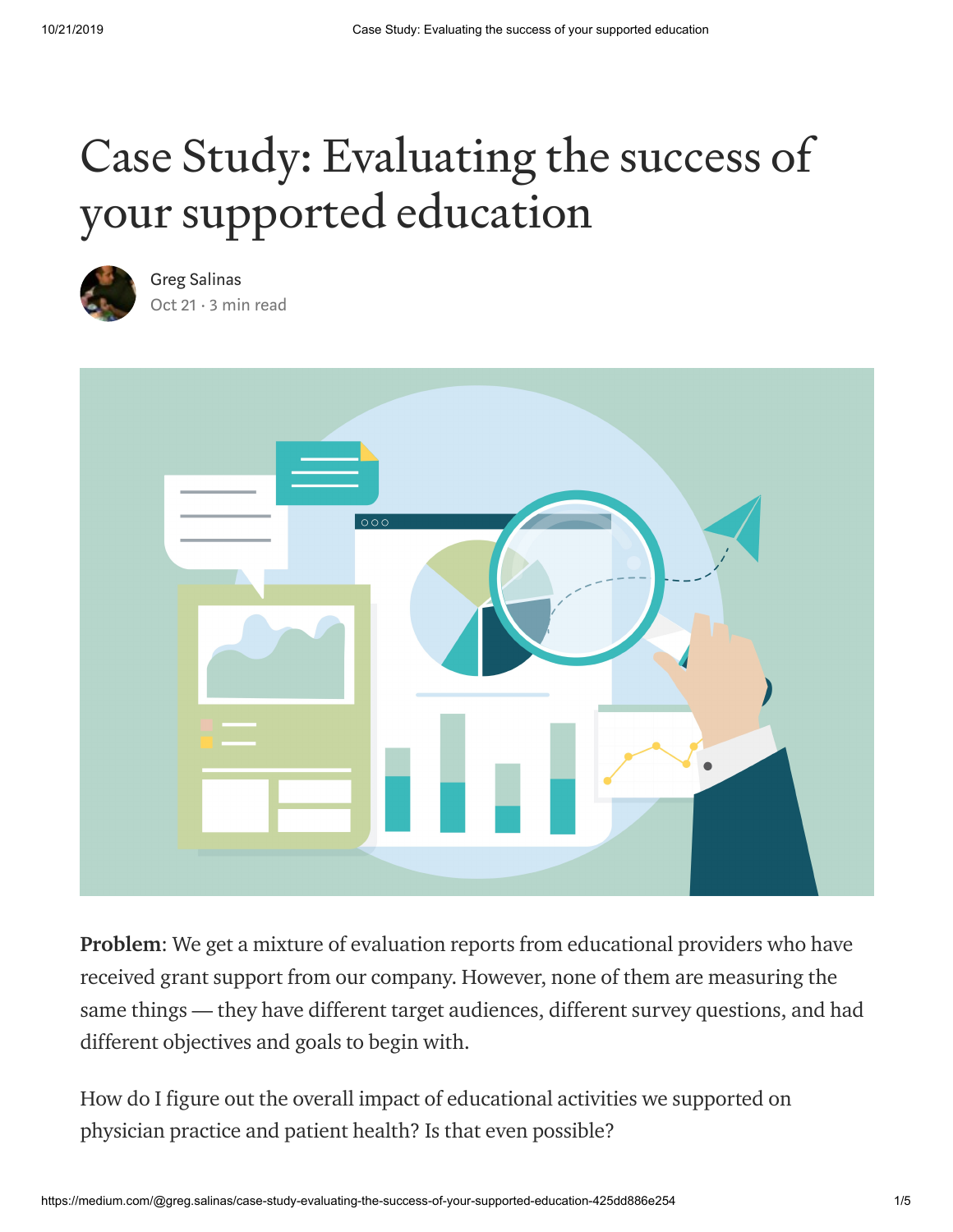Approach: In 2018, a leading pharmaceutical company partnered with CE Outcomes to take advantage of a breakthrough technique that provides a cost-efficient and valid assessment of physician practice patterns following participation in education compared to nonparticipants. In this case, the focus was on diagnosis and management of a rare disease, neurogenic orthostatic hypotension (nOH).

How do we determine clinician practice? [Research](https://jamanetwork.com/journals/jama/fullarticle/192552) has indicated that the [quality](https://www.managedcaremag.com/archives/2015/10/using-vignettes-measure-and-encourage-adherence-clinical-pathways-quality-based) of [health](https://academic.oup.com/heapol/article/22/5/294/557497) care can be assessed by clinical vignettes that imitate the patient encounter in actual clinical practice. Compared to chart audits, clinical vignettes have been shown to be a valid method of assessing clinical decision-making. Far more cost effective and efficient than chart audits, vignettes provide a robust breakthrough technique in evaluating the quality of clinical practice, in this case, in order to determine the impact of educational activities

## *Comparing participants to non-participants*

- A patient vignette survey developed with a clinical expert designed to assess key practice decisions in diagnosis and management of nOH patients.
- The survey was distributed to US neurologists and cardiologists in Feb/March 2018.
- Screener questions at the beginning of the survey were designed to separate respondents into two groups by participation in supported CME programming.

### *Analyzing impact data*

Within 60 days, a national sample of 293 physicians was analyzed. Participants included physicians who participated in 13 different activities receiving grant support. Descriptive and regression analysis showed main drivers of change, including specialty, nOH patient load, and educational participation.

# Solution:

Within 90 days, at a fraction of the cost of chart audits, we were able to say with confidence there were significant differences ( $P < .05$ ) between those who participated in our educational programs and nonparticipants, specifically: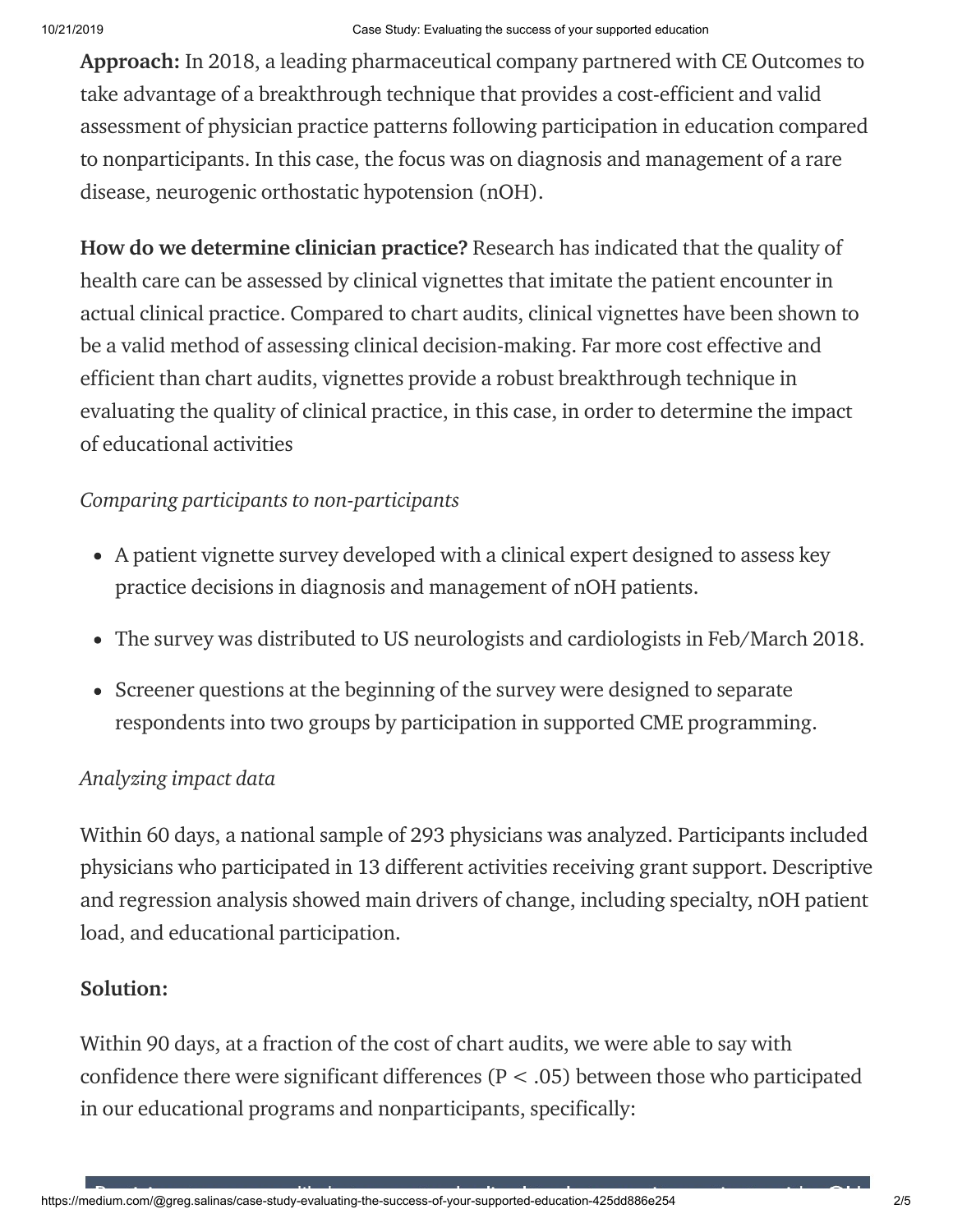Participants are more likely to use standardized tools to monitor patients with nOH

#### Q. How would you monitor this patient's response to management?



Participants are more likely to be influenced by monitoring data

Q. How influential are results of standardized OHQ in managing patients with nOH?



Q. How influential are results of standardized QoL questionnaires in managing patients with nOH?



#### Participants are more likely to routinely screen certain patient populations for nOH

Q. Indicate whether you would screen this patient type routinely for nOH